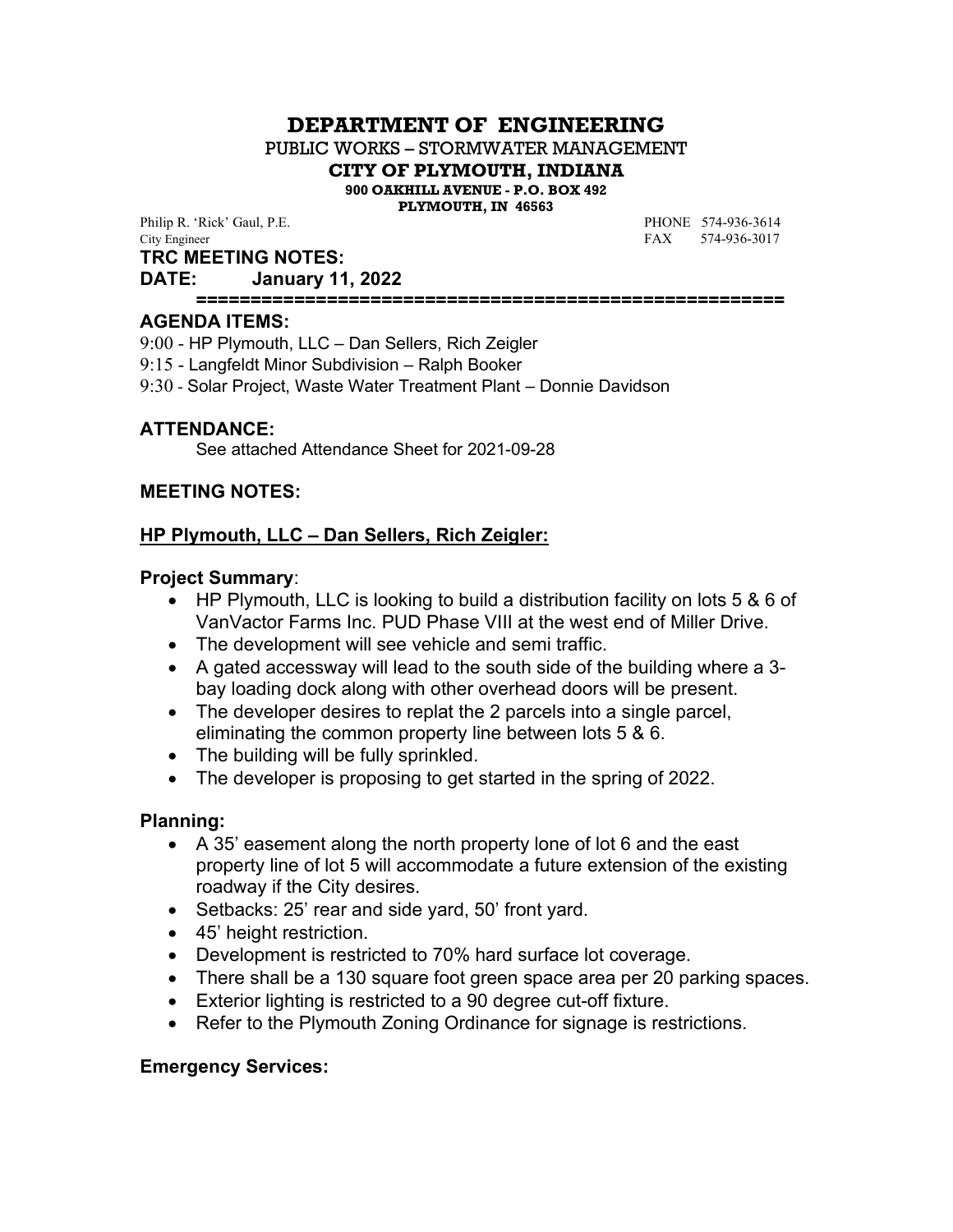- The designer will need to present the plans to the Plymouth Fire Chief to get his input on emergency vehicle assess and maneuverability.
- A 5" Storz fire connection will be required on the outside of the facility to aid the fire suppression system in the event of a fire.
- A Knox Box will be required on the outside of the facility.

# **Transportation:**

- A driveway to the property already exists therefore a driveway permit is not required.
- If the roadway will need to be cut there is a \$500 min. road cut fee required.

# **Utilities:**

- Water and fire service could be feed from a single connection but would need to be separated and independently valved at the property line.
- There is an existing sewer tap but there isn't an existing water tap.
- It is believed the sewer tap is a 6" diameter and the water main is an 8" diameter. Verification is required.
- The water and sewer services need to be separated by a minimum of 10'.

# **Drainage:**

- The drainage basins that are represented on the preliminary plan will change as the drainage plan and calculations are developed.
- The proposed drainage basins will drain into an existing private drainage swale located on the west side of the developed property.
- Due to the sites existing topography and the desired development, there will be a substantial amount of grading that will take place on the property.

# **General:**

• Address request are done through the City Engineers Office and must be requested by the owner of the property or can be requested by others provided the owner grants permission to someone else and is documented as such.

# **40 Acre Parcel – Tod Langfeldt (6149 Michigan Road):**

# **Project Summary**:

 Tod Langfeldt is interested in dividing a single 40 acre parcel, located at 6149 Michigan Road, into two parcels (15 acre & 25 acre).

# **Planning:**

• The site is zoned R-1 with a minimum lot frontage of 50-foot and a 210foot minimum lot width. Front yard setback is a minimum of 75-foot, rear yard is 20-foot and side yard is 15-foot.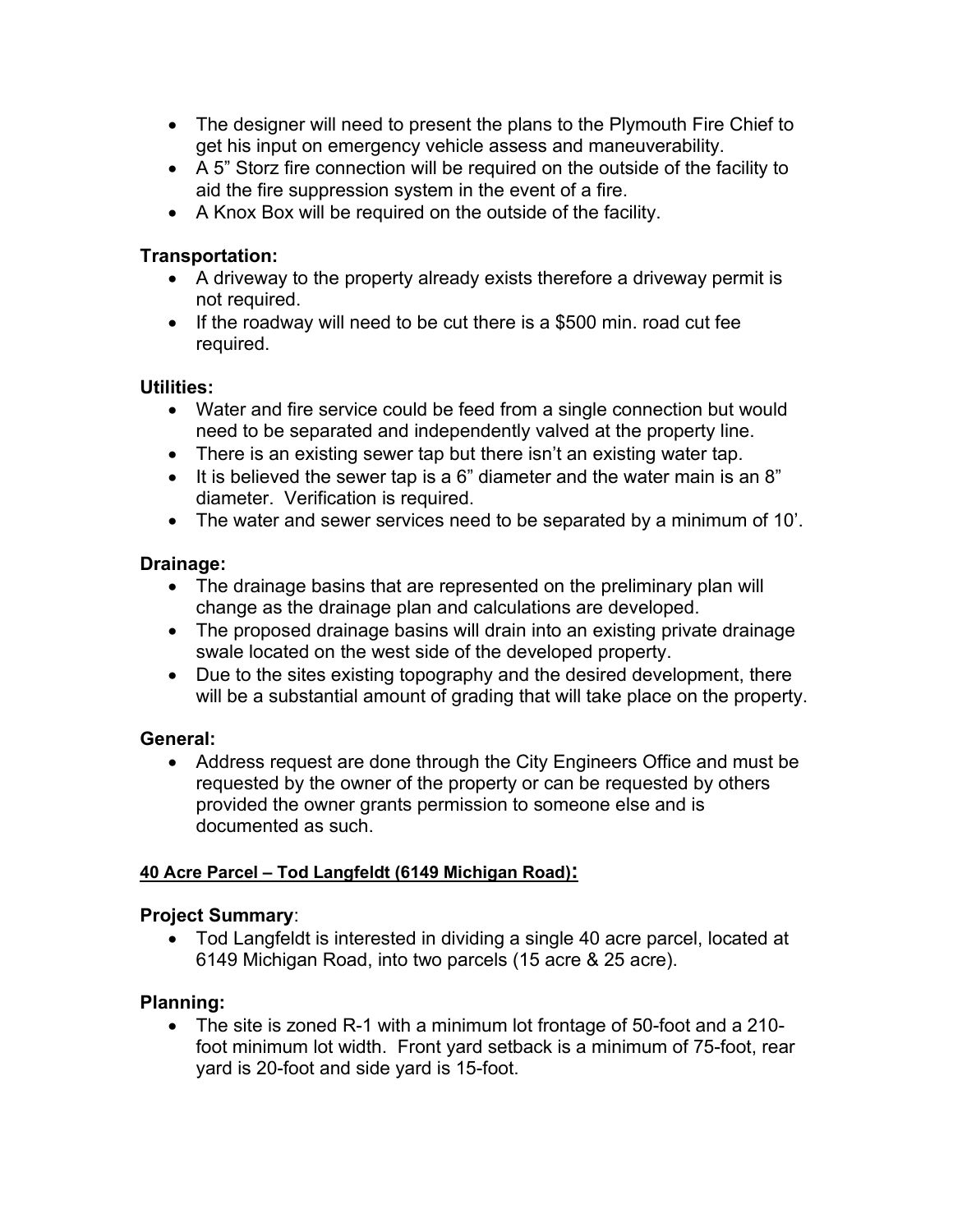- Per Ralph the newly created lots conform to a maximum width to depth ratio of 1:3 or 3 time the lot width.
- Existing home is on a private well and septic system.

# **Emergency Services:**

• Nothing was addressed.

## **Transportation:**

• Nothing was addressed.

## **Utilities:**

• The proposed site is located outside of the Plymouth's corporate limits and is not served by City utilities.

# **Drainage:**

• If either of the lots will be developed a storm water drainage and a Storm Water Pollution Prevention Plan (SWPPP) may be required through Marshall County.

## **Other Business - Solar Project, Waste Water Treatment Plant**

# **Project Summary**

- The Plymouth Waste Water Department is looking to construct a solar panel project to the east of their facility and is interested in discussing the zoning requirements that need to be meet for such a project.
- A public meeting will be held at a later date.

# **Planning**

- Parcel zoning is R-2.
- Per the TRC meeting on December 14, 2021 it was suggested the parcels of the wastewater be joined together into a single parcel. With further discussions on the matter with the Building Commissioner it was determined the joining of the City owned parcels was not necessary to achieve the proposed solar project.
- All setbacks and screening requirements on exterior parcel lines will be observed.

## **Emergency Services**

• See December 14, 2021 notes.

## **Transportation**

• No comments.

## **Utilities**

• No Comments.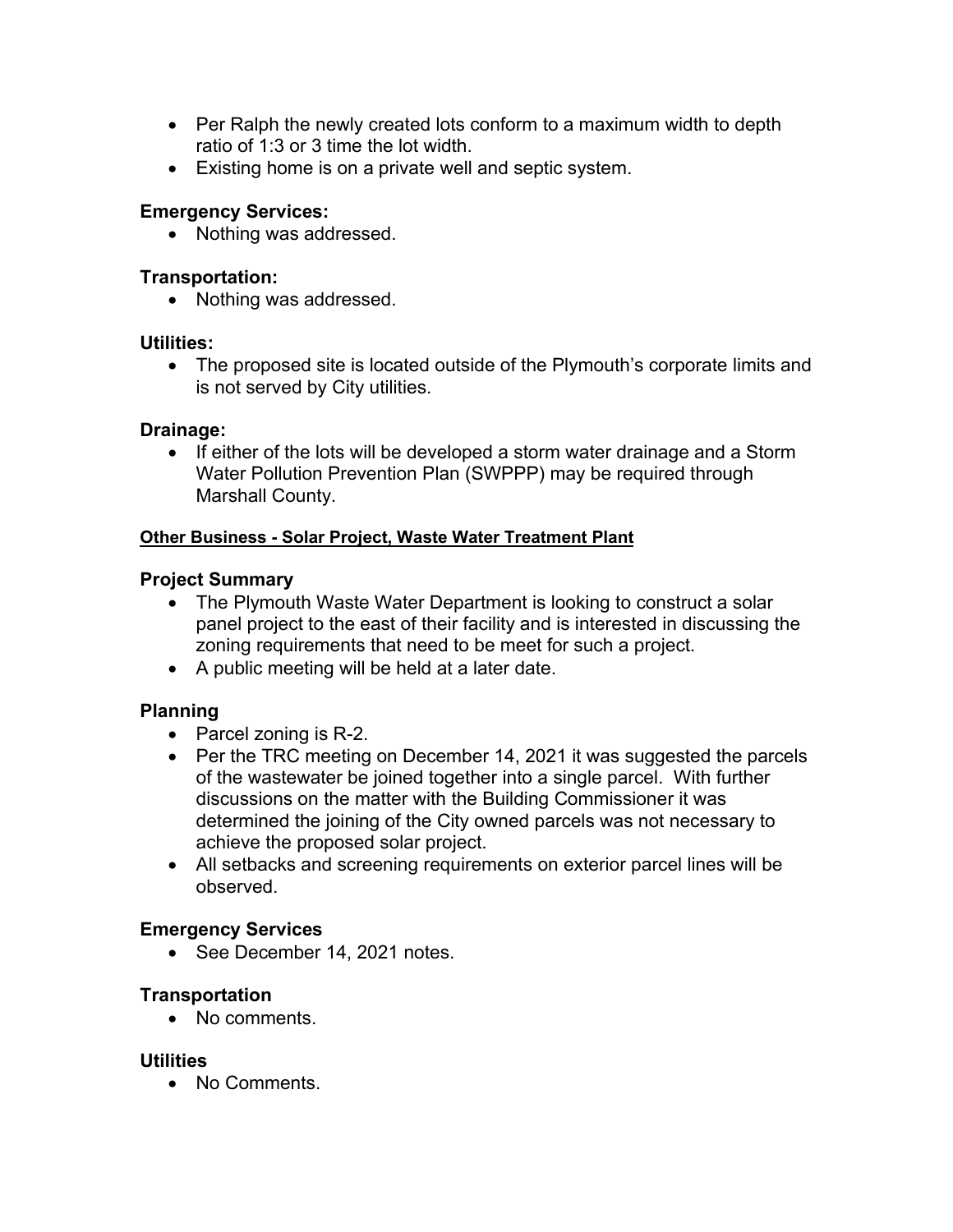# **Drainage**

• See December 14, 2021 notes.

# **General**

• No comment

# **END OF MEETING**